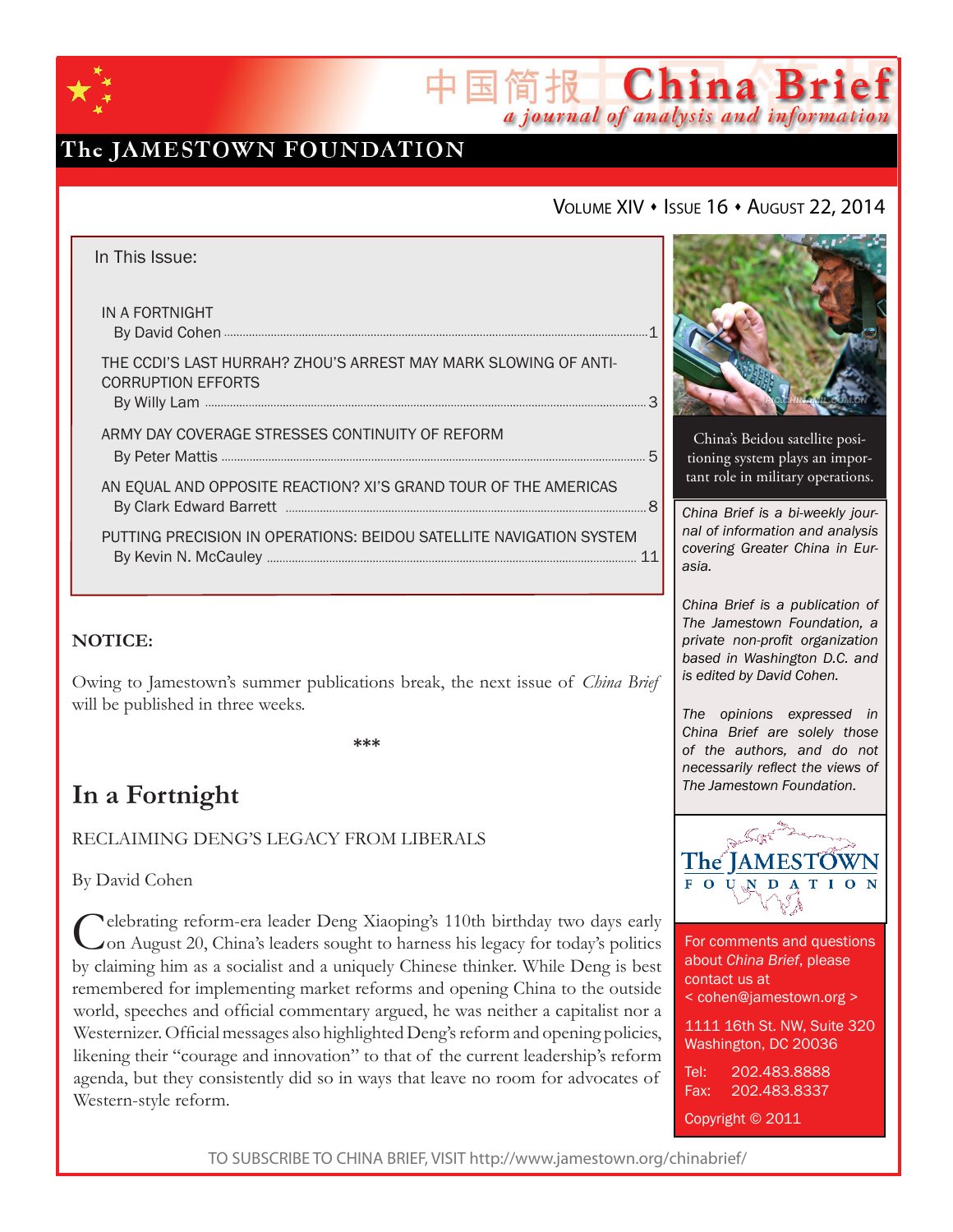### **Putting Socialism Back in "Socialism With Chinese Characteristics"**

Following in Deng's footsteps today requires that China "never forget its roots," said President Xi Jinping. "The independent path, theory and system are key to the sovereignty and dignity of our country as well as the self-esteem and independence of the Chinese nation," he added, in a part of his speech highlighted by official coverage. "We will try our best to reform areas that are weak and unsound and learn from the good experiences of foreign countries, but we will never completely copy the foreign experience let alone absorb bad things from them" (translation Xinhua, August 20; full-text *People's Daily*, August 20). Speeches made by other high-ranking officials applied these lessons to ideology, the military and provincial government (*People's Daily*, August 20).

This interpretation of Deng's legacy—as a natural development in the history of Chinese socialism, rather than a rejection of the Mao era—was highlighted in coverage of Xi's speech, given at a forum of the Chinese Communist Party's top echelons, and echoed in commentaries published across the spectrum of Chinese official media. The ideological journal *Red Flag* carried a long commentary using Deng's "Four Cardinal Principles" to answer liberals who believe that Marxism is holding China back, while the website of mass-audience broadcaster CCTV reminded readers that "socialism can make use of a market economy" and of Deng's statements that socialism is a superior system (Ostheory. com, August 20; CNTV.com, August 20). The *Red Flag*  article also addressed democracy, reminding readers that Deng had chosen a "people's democratic dictatorship" over "bourgeois democracy." It also used a code word for foreign-backed subversion to accuse liberals of seeking to undermine China, describing their views as the belief that the Four Cardinal Principles (upholding the road of socialism, the dictatorship of the proletariat, the leadership of the Communist Party, and Maoism and Marxism-Leninism) are "a stumbling block to China's 'peaceful evolution."

The effort to distinguish Deng from Western-inspired liberals is reminiscent of the themes of Xi's visit to Europe earlier this year, where he told audiences that China had "experimented with constitutional monarchy, imperial restoration, parliamentarism, a multi-party

## ChinaBrief Volume XIV • Issue 16 • August 22, 2014

system and presidential government, yet nothing really worked. Finally, China took on the path of socialism" (see *China Brief*, April 9). While this week's messages drew on very different sources—Communist theory rather than the language of civilizations—both led to the same conservative conclusion: China's destiny requires the leadership of the Communist Party and resistance to copying Western political ideas.

### **Implications**

Ideological threats and subversion have been a major theme of the Xi leadership, with repeated high-level warnings and an ongoing wave of arrests of intellectuals and human rights advocates. Beijing clearly retains the belief that Western governments, in cooperation with Chinese dissidents, seek to undermine the regime. However, continuing efforts to reject "Western" ideology do not appear to have deterred party leaders from seeking pro-market reforms or attempting to rein in abuses of power—and indeed, China today is far more marketized and open to the world than it was at the time of Deng's retirement or 1997 death. While fearful of threats to China's political system, the Deng commemorations were equally clear on the need for further reform, reiterating the long-standing argument that economic growth, cleaner government and respect for the people are the keys to the survival of party rule.

Given his efforts to shore up faith in China's system and to stamp out its most vocal domestic critics—it appears that Xi feels it is especially vulnerable during his aggressive overhaul efforts. But his pleas in Europe for respect for China's distinct civilization and "choice of development path," more vaguely put to the United States as part of the "New Type of Great Power Relations" concept, suggest that he believes it is possible to negotiate an ideological ceasefire. As long as Xi is pursuing difficult political goals at home, it is likely that other countries will have to deal with a China that is especially suspicious of their intentions and sensitive to even mild criticism.

*David Cohen is the editor of China Brief.*

**\*\*\***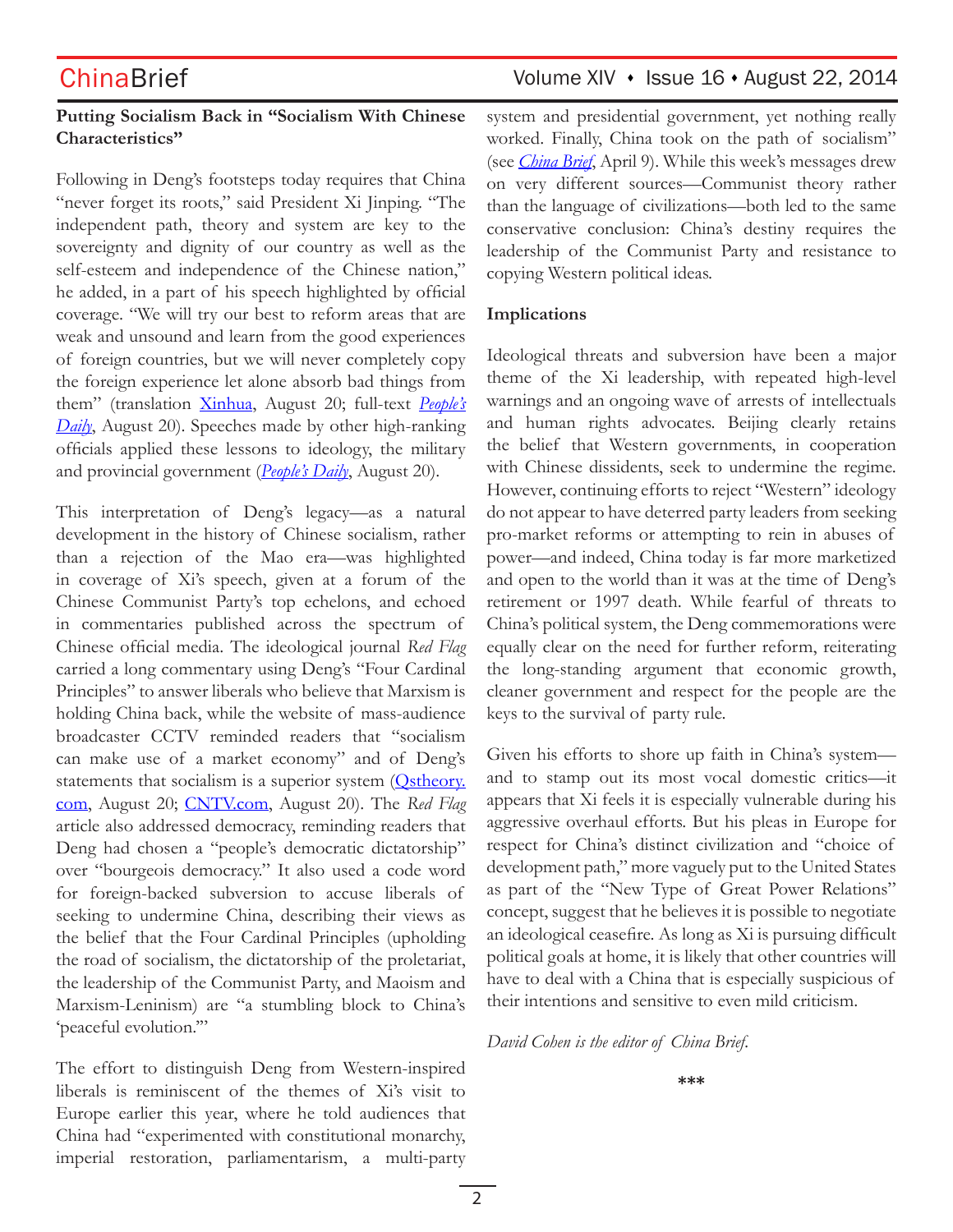# **The CCDI's Last Hurrah? Zhou's Arrest May Mark Slowing of Anti-Corruption Efforts**

By Willy Lam

W/hile the downfall of "big tiger" Zhou Yongkang has proven the extent of Chinese President Xi Jinping's power, it is not clear whether his anti-corruption crusade will continue—or, more importantly, whether Xi will push forward real political reforms that could permanently reduce rent-seeking, abuse of power and related ills.

By arresting former Politburo Standing Committee (PBSC) member and security czar Zhou Yongkang, Xi has broken the long-standing custom that serving and retired PBSC members are immune from prosecution. Just last month, Xi accomplished a similar feat in the People's Liberation Army by hauling in former Politburo member and Central Military Commission (CMC) vicechairman General Xu Caihou on charges of massive corruption. Graft is the scourge that has most alienated the Chinese Communist Party (CCP) from its people, and Xi's success in defanging these "big tigers" could win him enough popular support to make himself the most powerful CCP leader since Chairman Mao Zedong and patriarch Deng Xiaoping (*Apple Daily* [Hong Kong], July 31; **BBC Chinese Service**, July 30).

### **Can Xi's Hunt Continue?**

After nabbing close to 40 cadres with the rank of viceminister or above, the anti-corruption campaign may have passed its high-water mark. According to Beijingbased social scientist Ren Jianming, an expert on clean governance, one third of cadres who have held ministerial-level positions have committed graft-related misdemeanors—a figure confirmed by a 2013 internal party survey, according to unnamed sources quoted by Reuters (Reuters, April 16). This comes to roughly 10,000 officials in total (*Ming Pao* [Hong Kong], July 2; Cable News [Hong Kong] July 1). Will Xi really go after each and every one of them?

All indications suggest that after tackling Xu and Zhou, Xi could very well wind down the tiger-hunting

# ChinaBrief Volume XIV · Issue 16 · August 22, 2014

campaign. The same night that Zhou's alleged crimes were announced, People's Daily Online ran a commentary saying that "Knocking down 'big tiger' Zhou Yongkang does not mean the end of the anti-graft exercise." The article, however, was withdrawn from the website several hours later. (BBC News Chinese Service, July 30; People's Daily, July 29). While it is unlikely that the authorities will officially announce a moratorium on corruption investigations, no further Politburo level, not to mention PBSC-level, bigwigs are likely to be penalized in the foreseeable future. Indeed, the number of mid- to seniorranked cadres below the Politburo level being nabbed is likely to decline significantly.

Deng Yuwen, a former editor of the CCP Central Party School journal *Study Times*, is one of many analysts who subscribe to the theory that the decision to bring Zhou to justice represented a deal struck between Xi and party elders—including former presidents Jiang Zemin and Hu Jintao, former vice-president Zeng Qinghong, and ex-premiers Li Peng and Wen Jiabao. At least for the foreseeable future, Xi has most likely vowed that he will not go after either these former PBSC members or their well-heeled offspring. "Many people want to know if other 'big tigers' or 'old tigers' will be ensnared," wrote Deng in Hong Kong's Chinese-run paper *Ta Kung Pao*. "The possibility of this happening in the rest of the first five-year term [of Xi's government] is close to zero" (*Ta Kung Pao* [Hong Kong], July 26). The influential mainland website Caixin Online suggested that the entire rectification campaign could decelerate because it had hurt the morale of too many mid- to highranking officials throughout the party-state apparatus. Commentators Gao Yu and Wang Heyan pointed out that advocates of reining in the anti-graft movement "include party supporters who worry that the campaign could tarnish the public's view of the government and party." "Others wonder whether the campaign is hurting economic growth and the productivity of officials, some of whom are lying low in hopes of avoiding the inspectors," they added (Caixin Online [Beijing], July 25).

### **Power Politics**

Another concerns the power of the Central Commission for Disciplinary Inspection (CCDI)—China's highest graft-buster, responsible for the Zhou investigation and other sensitive cases, which is not noted for its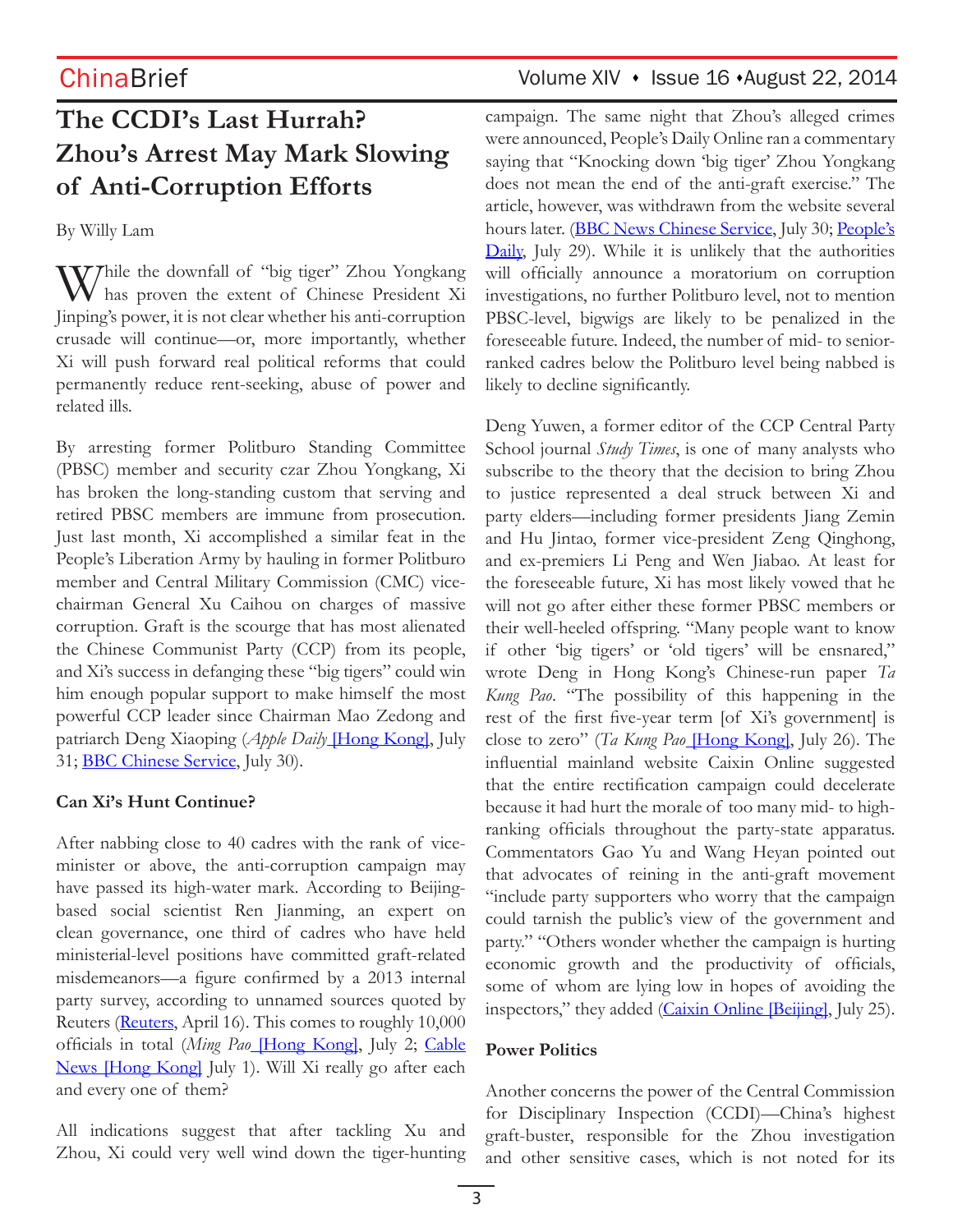transparency. Given that CCDI Secretary and PBSC member Wang Qishan is a princeling and close ally of Xi, the suspicion remains that corruption-fighting is a cover for factional competition. Can the Xi administration really rid the party of corruption without meaningful political reform, including the establishment of rule of law and some form of checks and balances within the system?

As respected Beijing-based historian Zhang Lifan has argued, the CCP's anti-graft campaign has more to do with power politics than the law. It is well known that Zhou was involved in an "anti-Xi cabal" within the party, which also included former Politburo member and Chongqing party boss Bo Xilai, who received a life sentence for corruption last year. Two previous Politburo members brought down for graft-related felonies—former Beijing party secretary Chen Xitong (who received a 16-year sentence in 1998) and former Shanghai party secretary Chen Liangyu (who was given a 18-year jail term in 2008)—were political foes of ex-presidents Jiang and Hu, respectively (Voice of America, July 31; Radio Television Hong Kong, July 29). According to Wuhan University public policy expert Professor Chu Jianguo, fighting corruption itself could "exacerbate power struggle within a certain [party] unit—and the accomplishments of the crusade are often the by-product of internal power struggles" (*People's Tribune* **[Beijing]**, June 2014).

After the Zhou episode, the CCDI's Wang has been praised by numerous Hong Kong and Taiwan media for being more energetic, efficient and forthright than previous top graft-busters (*China Times* [Taipei], August 2; *Ta Kung Pao*, August 1). But the commission essentially reports to only one person, Xi—a system which has become even more centralized since Xi took office at the 18th Party Congress. The question of "who investigates the CCDI" if it abuses its power has prompted comparisons between the CCDI and imperial spy agencies run by emperors in the Ming Dynasty (1368–1644) (*Apple Daily*, July 10; *Singtao Daily* [Hong Kong], March 8). The Commission has also run afoul of the nation's public intellectuals by using the pretext of fighting rent-seeking to strike at academics who advocate "Westernized" values such as rule of law and checks and balances. A case in point is the accusation made by Zhang Yingwei, who heads the CCDI unit stationed at the Chinese Academy of Social Sciences, that the elite academic institution has been "infiltrated" by "anti-China foreign forces." Legal scholar and Peking

University professor He Weifang responded by saying that "it is bizarre that graft-busters should be doing the work of the Ministry of State Security" (Radio Free Asia, June 25).

### **Will a Purge Lead to Real Reform?**

Xi will have a chance to tell the world that he is serious about reform at the Fourth CCP Central Committee Plenum, scheduled for October. The Chinese media has indicated that one major theme of the conclave will be legal and judicial reform. Last month, the Supreme People's Court released a blueprint for judicial reform during the years 2014–2018. Among other things, the document indicated that more professionally qualified judges will be hired and that efforts would be made to reduce political influence on due process of the law (Chinacourt.org [Beijing], July 10; Xinhua, July 9). Public confidence in legal and related reforms, however, has been dealt a blow owing to the many supposedly promulgated reforms not being carried out. For example, while the much-maligned *laogai* ("reform through labor") system was publicly abolished on January 1, police departments recently admitted that more than 100 penal institutions under the Ministry of Public Security are still taking in inmates for "re-education" purposes outside the judicial system (*Ming Pao*, August 2; *Southern Metropolitan News*, August 1). Moreover, Xi has on numerous occasions indicated that the CCP will not accept "universal values" such as the rule of law and independence of the judiciary (See *China Brief*, June 4).

Xi has surprised observers from across the political spectrum with the success of his power grab, and myriad Machiavellian maneuvers to marginalize real and potential political foes. Optimists including Deng Yuwen seem confident that Xi will use his newly-won powers to push through reform. But we have yet to see whether the "great renaissance of the Chinese nation" can be accomplished without more fundamental change to the Chinese system.

*Dr. Willy Wo-Lap Lam is a Senior Fellow at The Jamestown Foundation. He has worked in senior editorial positions in international media including Asiaweek newsmagazine, South China Morning Post, and the Asia-Pacific Headquarters of CNN. He is the author of five books on China, including the recently published "Chinese Politics in the Hu Jintao Era: New Leaders, New Challenges."*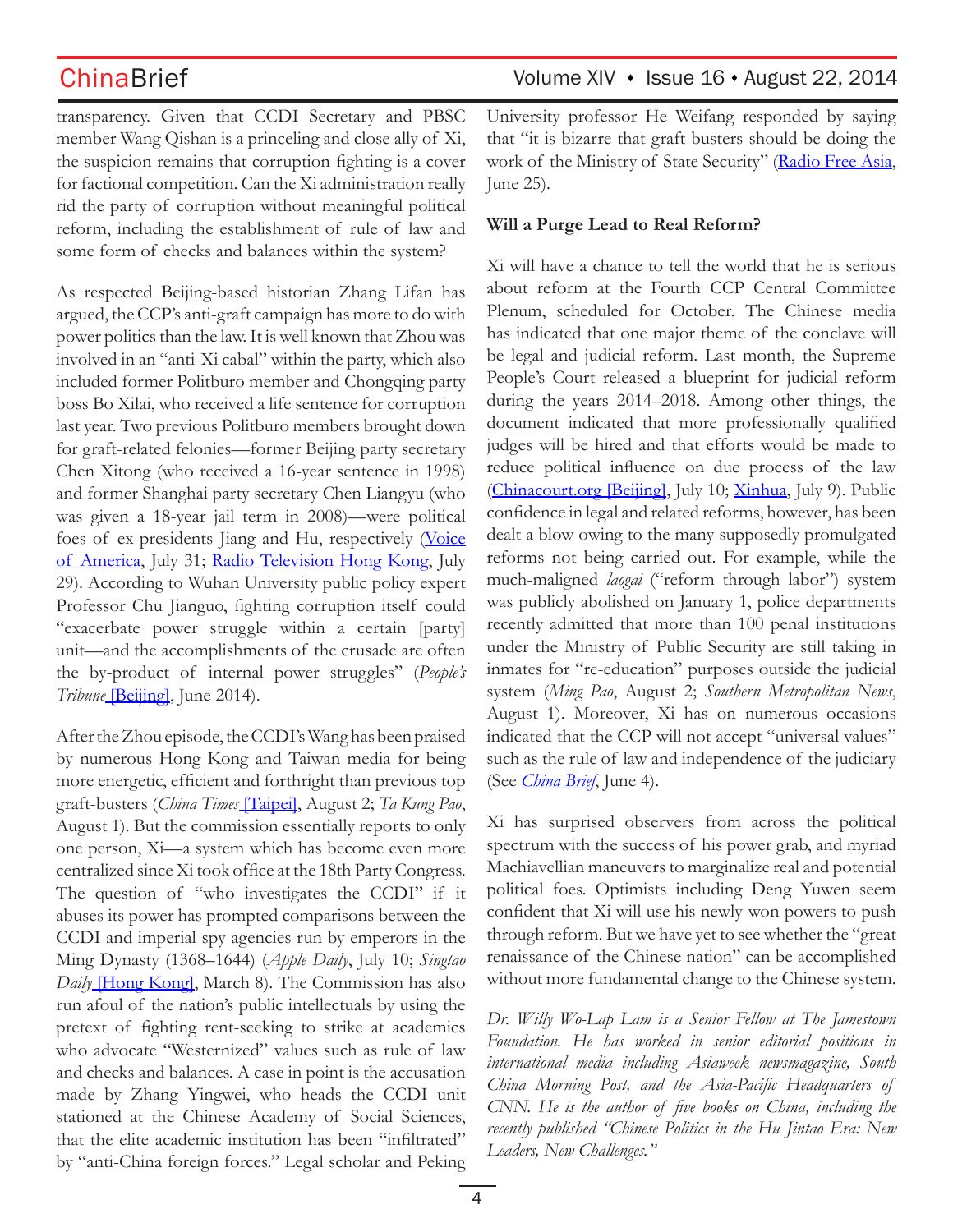# **Army Day Coverage Stresses Continuity of Reform**

### By Peter Mattis

On August 1, the Chinese People's Liberation Army (PLA) celebrated Army Day, the anniversary of its founding during the Nanchang Uprising in 1927. Commentaries in official media often use the holiday to propagate important military policy themes. While last year's editorials focused on establishing the PLA's part in President Xi Jinping's "China Dream," this year's theme reinforces that "strong military dream" (*qiangjun meng*) and optimistically looks forward after the two major anticorruption cases, the arrests of retired Generals Xu Caihou and Gu Junshan. Lengthy coverage of Xi's visit to Fujian in the company of other Central Military Commission leaders added instructions for civilian officials on their role in supporting the PLA's modernization. In many respects, the simplicity of the message suggests stability in the ranks, policy direction and civil-military relations.

The "strong military dream" pronounced under Xi includes the following key tenants: the ability to fight and win wars (*neng dazhang, da shengzhang*), absolute PLA loyalty to the party and improved work style (*youliang zuofeng*) (*China Brief*, August 23, 2013). Variations of these policy phrases have appeared repeatedly since last Army Day, including in Central Committee plenum documents, National People's Congress statements and authoritative articles (*China Brief*, March 20). Perhaps the most important part of Xi's dream is the connection drawn between the PLA's fighting capability and the safety of China's development, making the PLA deterrent critical to all other aspects of the "China Dream" (*PLA Daily*, August 1; *Qiushi*, July 31; *PLA Daily*, March 15).

### **Progress Despite Threatening External Developments**

After usual laudatory sentiments on Army Day, the *PLA Daily*'s principal editorial marking the occasion used China's two wars with Japan (1894–1895 and 1937– 1945) to illustrate the dangers China faces without an increasingly strong PLA. The commentary opined that weakness leads to being pushed around; the first war was a defeat and victory in the second came at too high a price. At the moment, great power competition appears to be intensifying and "external hostile forces are unwilling to

## ChinaBrief Volume XIV · Issue 16 · August 22, 2014

see a strong China and will do everything to contain and curb the development of China," singling out Japan's so-called militarist revival under Prime Minister Shinzo Abe as the most dangerous regional threat (*PLA Daily*, August 1). Writing the senior officer commentary, Central Military Commission Vice Chairman Xu Qiliang stated the PLA's mission is to support the achievement of the "Chinese Dream," reversing the historical humiliations inflicted upon China (*Qiushi*, July 31).

This theme of a strong PLA being a force for peace and the need to provide effective deterrence providing the shield for China's rise continues to serve as the guiding principle for the PLA under Xi Jinping. And this perspective enjoys some acclaim For example, the editorial staff at the *Global Times* postulated that, if the PLA was not becoming more effective over time, then the story of China's rise "would have to be rewritten." The PLA is "the cornerstone of China's national security and strategic deterrence," enabling China to be competitive internationally and rise on its own terms (*Global Times*, August 1).

Two conclusions should be drawn from this. First, "deterrence" in Chinese terminology can include any coercive diplomacy short of conflict and actual shots fired, so nothing in the Army Day editorials should be taken to suggest that Beijing's behavior will moderate. Second, Chinese leaders continue to see their foreign policy as reactive, trying to protect established Chinese gains from foreign interference.

The defeat by Japan in the 1894–1895 war also served as a reminder of the need for the PLA's absolute loyalty to the Chinese Communist Party (CCP). Cronyism and vanity among the Qing's generals served to divide the military against itself and undermined any unified command (*PLA Daily*, August 1; *Qiushi*, July 31). Regardless of the emphasis on change and reform in most military domains, according to CMC Vice Chairman Xu, absolute loyalty to the party and remaining a people's army are the unchanging foundation of PLA modernization (*Qiushi*, July 31). Or, as Xi noted in a March 15 speech, republished on Army Day, "Reform is to better adhere to the Party's absolute leadership over the army, to better adhere to the nature and purpose of the people's army" (*PLA Daily*, August 1). No matter how much the PLA changes, this requirement is an unswerving and unsurprising element of Xi's military reform drive.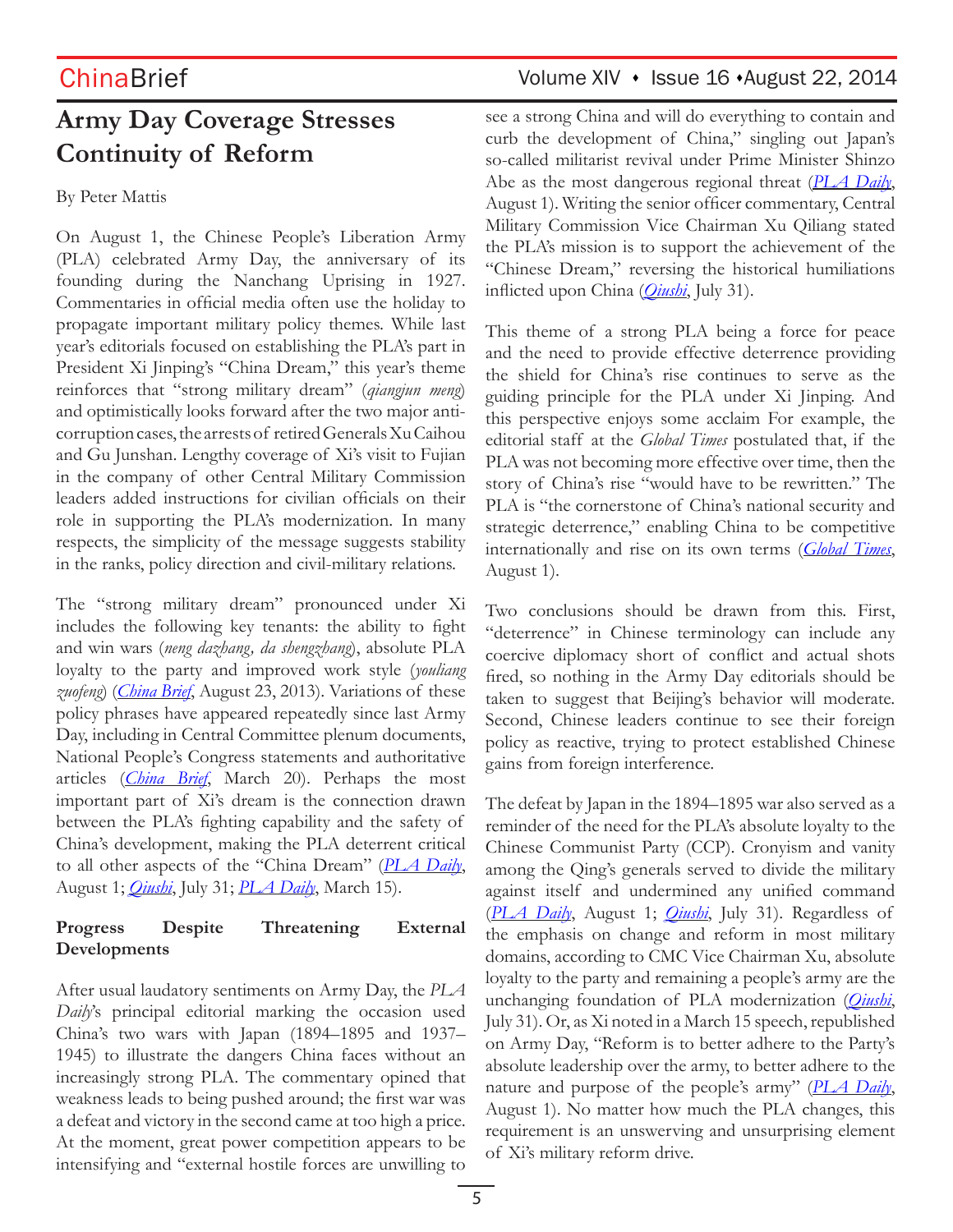Improving the PLA's work style (*youliang zuofeng*) may be the most visible effort of the last year, with the downfall of former CMC Vice Chairman Xu Caihou and General Logistics Department deputy director Gu Junshan. Both had exploited their positions, as a political officer and logistics officer, respectively, to sell promotions to undeserving officers and establish a network of dependents (Xinhua, July 31; *China Daily*, July 3). Army Day coverage compared Xu's actions to the corruption that sapped the Qing Dynasty's strength (*PLA Daily*, August 1; China Online, August 1). In a lengthy interview, the political commissar of the Shenyang Military Region explained that, because war is decided by human factors, cronyism, corruption and anything else that affects the selection of talented officers undermines military strength (*Study Times*, July 28). Lauding the anti-corruption successes of the last year, one quasi-official editorial expressed faith in Xi Jinping and military reform and predicted that the PLA will become an effective shield for China against external interference (*Global Times*, August 1).

### **Leveraging Technology for a Strong Military**

One of the areas where the PLA continues to claim progress is producing new technological solutions for old tasks. With the increasing availability and flow of information across society, traditional tasks like military political work have needed to be revisited—a point echoed in General Xu's Army Day essay (*Qiushi*, July 31). Maintaining the "absolute loyalty" of the PLA to the party under today's conditions requires reaching soldiers through the media that they use in daily life. Moreover, the intensification of ideological conflict using modern information technology—presumably from hostile foreign forces—requires countervailing Chinese propaganda and more sophisticated filtering mechanisms (*PLA Daily*, August 1). Consequently, the General Political Department is developing online political education and propaganda work applications to reach soldiers outside of mandated study sessions. This development first emerged several years ago, but the repeated references indicate that the PLA views these tools as the future of political education (*China Brief*, February 3, 2012). They might even free up time for more combat-related training, supporting a major Xi-era goal.

The second area where the Army Day coverage highlighted new opportunities offered by technology is advanced simulations—both for tactical and strategic purposes

## ChinaBrief Volume XIV • Issue 16 • August 22, 2014

(Xinhua, August 1; *PLA Daily*, August 1). In terms of its training, the PLA may be pursuing more realistic training exercises; however, the reported equipment and personnel attrition rate through accidents seems unbelievable by modern military standards. Realistic training leads to accidents; yet, for example, the number of PLA Air Force and Naval aviation aircraft that fall out of the sky is remarkably low—averaging less than one per year for the last 15 years, with roughly 75 percent involving variants of the older J-7, based on this author's searches. According to one Western diplomat, the reluctance to engage fully in realistic training may stem from the fact that a service leader could be held accountable for such accidents. For example, the widely-reported crash of a navy Su-27 two years ago might have affected navy commander Wu Shengli. **[1]** More advanced and realistic simulation could improve capabilities beyond where they are now without the risk to rising leadership. At the operational and strategic levels, simulations offer the chance to experiment with different approaches to campaigns, examining the potential effectiveness of particular ways of fighting. As an example, Naval Logistics Technology Equipment Institute analysts Meng Chunguang and Guo Yadong highlighted the U.S. Navy's simulations of mine warfare against the Japanese ahead of World War II. Meng and Guo assessed the U.S. Navy's rigorous testing contributed to U.S. mines being the single most effective weapon against the Imperial Navy, sinking the majority of Japanese ships, because the navy had invested in mine warfare capacity as a result of the simulation (*PLA Daily*, August 1).

### **Xi Jinping and Building Relations with the PLA**

On Army Day, President Xi visited his old haunts in Fujian Province with the CMC Vice Chairmen Xu Qiliang and Fan Changlong, prompting a lengthy *Fujian Ribao* article that was re-transmitted nationally through Xinhua. The most important elements of the piece dealt with Xi's decisions as a provincial official in his dual PLA role for the military districts, demonstrating the mutuallyreinforcing connection between economic development and military modernization.

Economic development and military modernization go hand-in-hand, and the military-civil integration and the PLA's status as a "people's army" requires local officials to think also of local military needs. Xi explained that, learning from communist revolution and witnessing the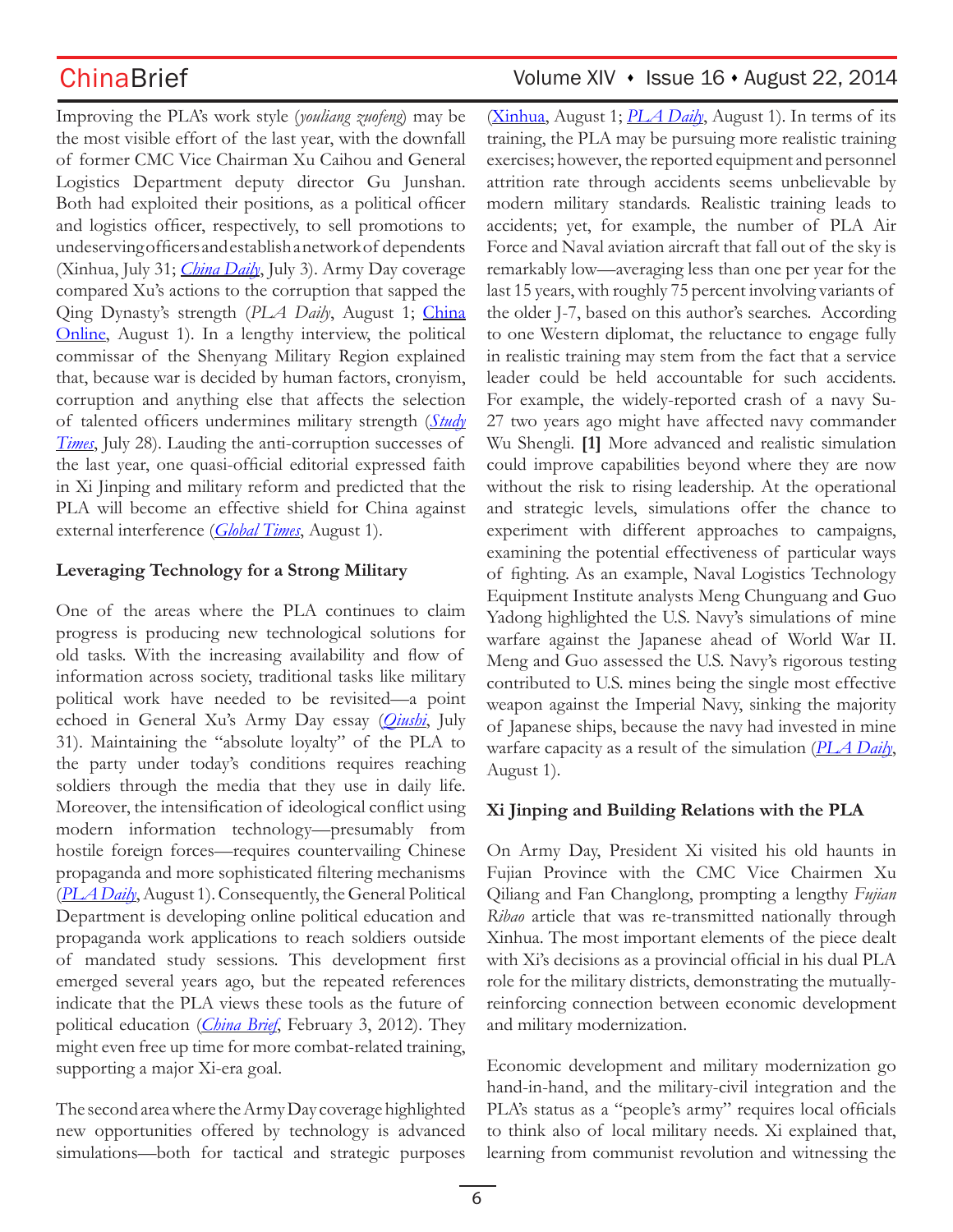close connections between older party cadre and military officers, he formed affection for the PLA. As a rising provincial official in Fujian, Xi helped PLA dependents find part-time government work to supplement their spouses pay and issued directives for his subordinates to provide similar support. In Fuzhou, Xi also used the city's resources to upgrade the road system around one PLA base, improving mobilization times. His willingness to support the PLA and address problems brought to him by local commanders surprised officers, who were who apparently unaccustomed to local officials providing unsolicited support (Xinhua, August 1).

Although there is no way to know exactly how Xi built his much-touted ties to the PLA—which go beyond what one might expect from a brief stint in the Ministry of National Defense and his princeling ties—this exposition offers another insight into Xi's careful rise through the ranks and his thinking. The Xinhua piece cited a *China Defense* article published under Xi's name in 2000 that foreshadowed some of the Army Day themes noted above. Xi wrote, "A country without defense is unstable, a people without soldiers are unsafe [*guo wufang bu wen, min wubing bu an*]. Supporting the development of the reserve forces is to support economic development, to support the Reform and Opening [policy]" (Xinhua, August 1).

### **Conclusion**

This year's Army Day editorials and other publications reinforce existing Xi Jinping's existing military reform policy and offer little new on the policy front. The most interesting elements are the technological and civil-military economic cooperation (with Xi as an exemplar) outlined in the August 1 coverage. Military-civil integration—the theme of Army Day three years ago, which focused on leveraging technological and organizational advances in the civilian sector—seems to be encouraged as a pathway for CCP cadres to advance their careers, and perhaps as a way to trade favors and build networks without undermining national priorities (for more on previous Army Day editorials on civil-military integration, see *China Brief*, August 12, 2011).

The Army Day editorials also underscores that Marxism has not left the party. CCP and PLA leaders claim their ideological orientation offers unique insights into the course of history. **[2]** As the chief of the PLA Daily Group wrote in a Central Party School periodical, the openness

# ChinaBrief Volume XIV · Issue 16 · August 22, 2014

of this historical period allows hostile Western forces to expose Chinese soldiers and officers to mistaken ideas and concepts, such as army nationalization (*guojiahua*), constitutionalism and universal values. Only under the leadership of the party can the PLA anticipate and overcome the obstacles to achieving Xi's "China Dream" and the supplemental "Dream of a Strong Military" (*Qiushi*, July 31). Beneficially, however, for the analyst, the structured and dialectic approach keeps an open window on how the PLA approaches modernization.

Finally, irrespective of the PLA's actual capabilities, the emphasis on deterrence as a core mission means that conveying the impression of improving capabilities is a military end in itself. The relatively objective and critical views of Chinese military capabilities from within the force suggest PLA officers understand their limitations in spite of the propaganda (*Study Times,* August 11; *China Brief*, May 9, 2013). Such progress is difficult to assess from laudatory propaganda; however, the danger is less that foreign analysts will be deceived than that Chinese leaders, commentators and citizens may overestimate the PLA's abilities.

*Peter Mattis is a Fellow in the Jamestown Foundation's China Program and a PhD student in Politics and International Studies at the University of Cambridge. He served as Editor of* China Brief *from 2011 to 2013.*

### **Notes:**

- 1. Author's Interview, May 2014.
- 2. Timothy Heath, "Xi Jinping's Military Reform Drive," Fourth Annual China Defense and Security Conference, Washington, DC, March 25, 2014. DVD Recording available at  $\leq$  www.  $\frac{1}{2}$ jamestown.org/store/dvds >.

```
***
```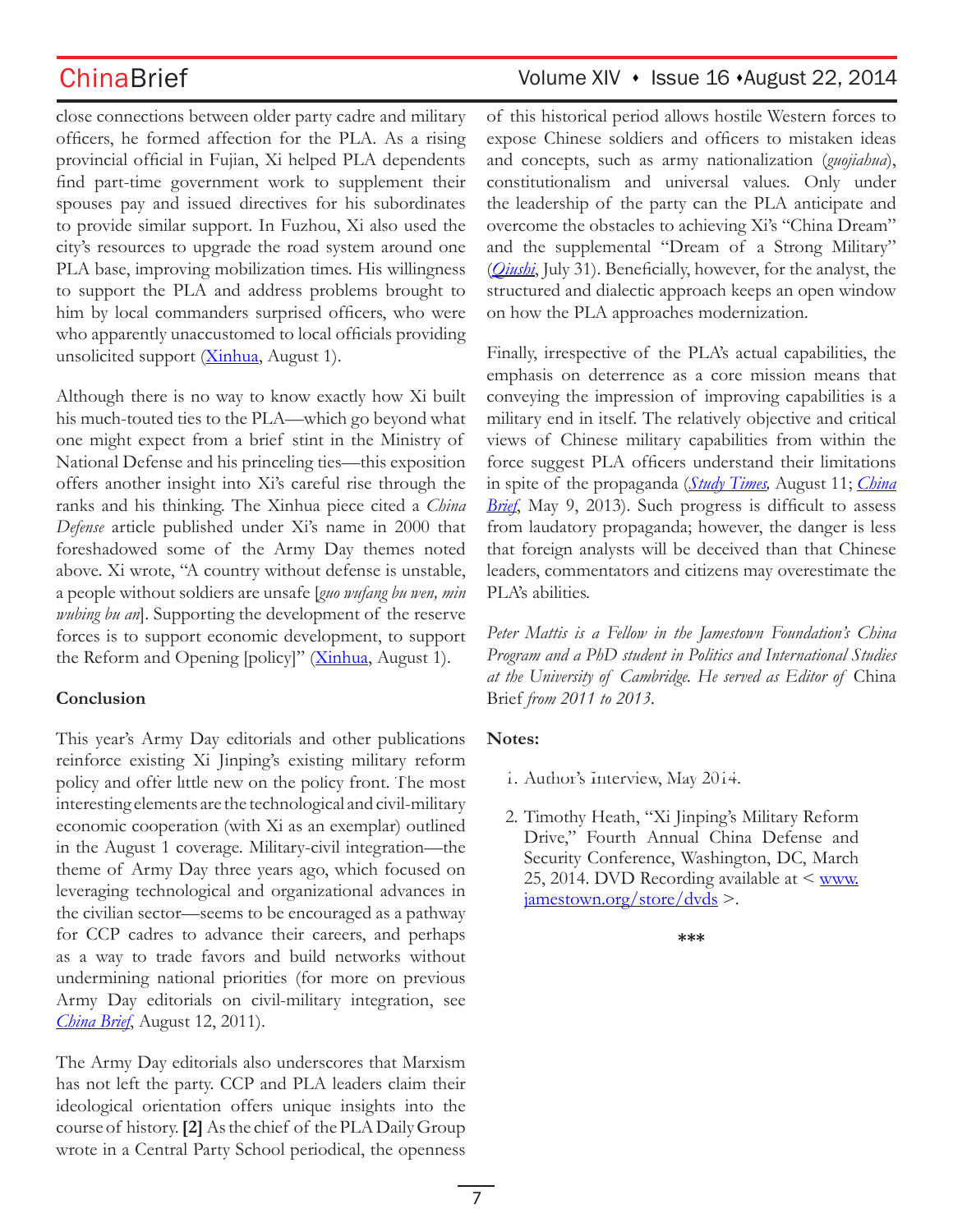# **An Equal and Opposite Reaction? Xi's Grand Tour of the Americas**

By Clark Edward Barrett

This July, Chinese President Xi Jinping embarked on state visits to Argentina, Cuba and Venezuela and attended a summit of the loose group of major developing countries known as BRICS (Brazil, Russia, India, China and South Africa) in Fortaleza, Brazil. This was his second trip to Latin America in less than two years in office, following a previous tour of the Americas in 2013 which included Mexico, Costa Rica, and Trinidad and Tobago.

China's influence in the region has grown rapidly in recent years, facilitated by the rapid increase in bilateral trade and investment, which as of 2013 stands at \$252 billion, second only to the United States. China also appeals to the antipathy of many Latin American leaders toward the United States. Illustratively, this past January the Community of Latin American and Caribbean States (CELAC) in Havana established a China-CELAC forum excluding the United States and Canada.

Historically, China has shown little inclination to engage politically or strategically with Latin America, conceding leadership to the United States due to its manifest advantages, such as proximity and long historical involvement in the region's affairs. This ambivalence, however, has rapidly evaporated due to China's growing commercial interests, U.S. interference in East Asia and fears of encirclement through bodies such as the Trans-Pacific Partnership.

Although China and the countries visited this year signed a large number of deals, many in Latin America have expressed doubts about the benefits of Chinese participation in the region. In the long-term, this skepticism may impede China's ability to form strategically significant partnerships.

### **Venezuela**

Venezuela appears to offer the most fertile ground for Chinese efforts to exert influence and expand profits in Latin America. Antagonistic to the United States, energyrich and in need of new export markets due to decreasing

# ChinaBrief Volume XIV • Issue 16 • August 22, 2014

U.S. demand, Venezuela is also beset by rampant inflation, a chronic shortage of consumer goods and capital, partly as a result of President Nicolás Maduro's commitment to increase public spending to secure his election. China may also displace the United States as the nation's largest trading partner next year. These factors have encouraged Maduro to attempt to consolidate a "strategic future alliance" with China  $(EI \text{ País}, \text{September 25}, 2013)$ .

During Xi's visit to Venezuela this year, the two countries signed 38 agreements in the areas of technology and innovation, petroleum, mining, industry, finance, housing, construction, transport and agriculture. The accords mainly reiterate previous agreements reached when Maduro visited Beijing in September 2013, which also included a \$5 billion credit line to be incorporated into the China-Venezuela fund and a 60,000-hectare land concession to a Chinese agricultural company. Additional agreements include a mineralogical survey of the country and a feasibility study of development at the Las Cristinas gold mine. Maduro also proposed the creation of a China-Venezuela commission to plan Venezuelan development for 10 years.

The main destination of Chinese investment is Venezuela's oil sector. On September 19, 2013, oil minister Rafael Ramírez announced that the China National Petroleum Corporation would invest \$28 billion in projects at the Orinoco Petroleum Belt. This was boosted by another announcement by Ramírez that Sinopec and Petróleos de Venezuela, S.A. would establish a joint venture to develop the Campo Junín 1 oil field in the region, with China promising to invest \$14 billion (El País, September 25, 2013).

A number of important deals concern the \$36 billion Joint China-Venezuela fund set-up in 2007, through which China finances Venezuelan national projects by receiving crude oil in payment. The fund was divided into three tranches, paid in installments in 2007, 2009 and 2013 ( $E$ l Universal, July 23). The value of the crude is calculated using below-market reference pricing, thus significantly increasing effective loan financing costs. Money loaned by China to the fund is almost always committed to the purchase of Chinese goods and services (El Mundo, April 21). The fund is augmented by the *Fondo Gran Volumen Largo Plazo*, constituted in 2009 and administering \$10 billion and RMB 70 billion (\$11.4 billion) (AVN, October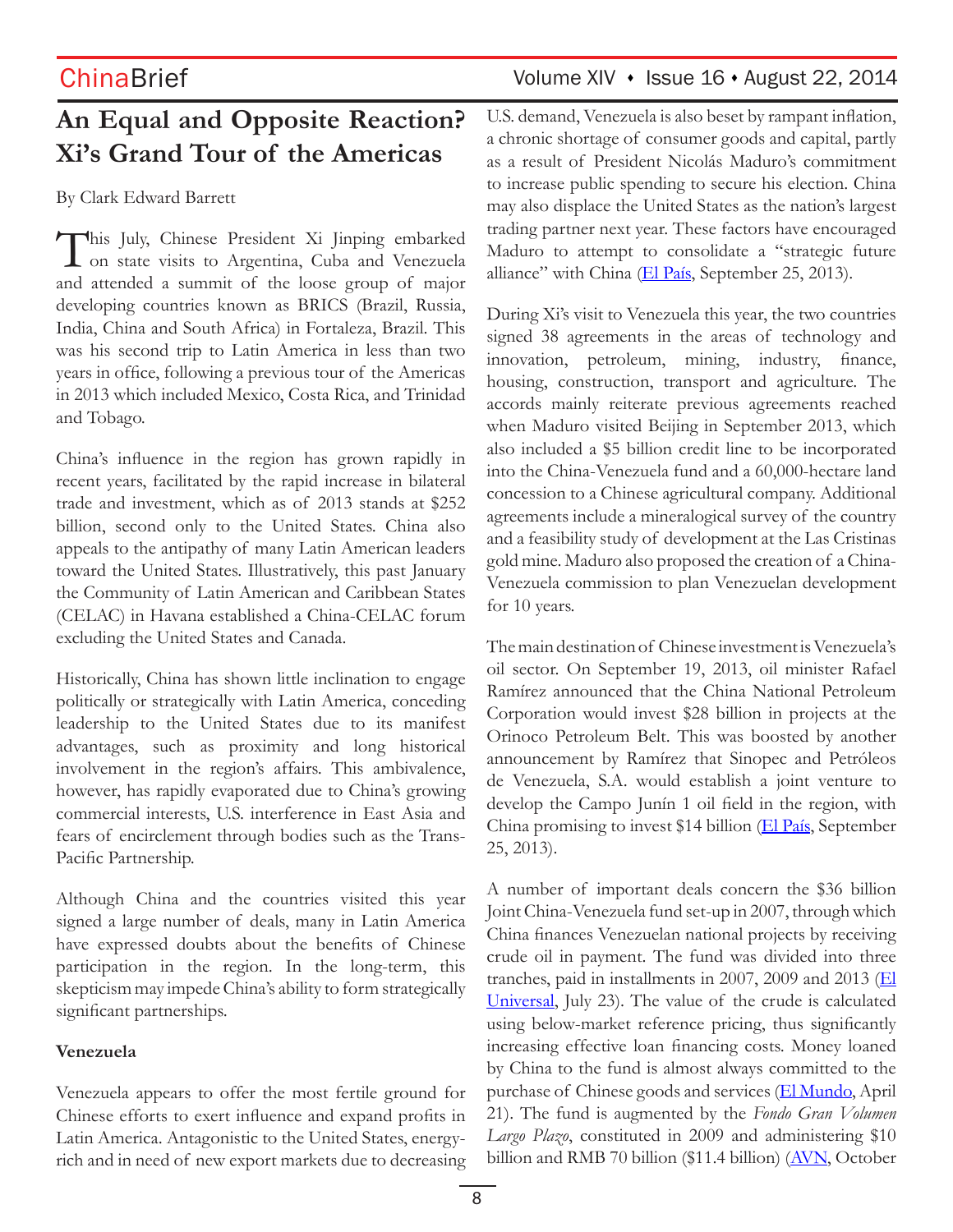### 25, 2012).

Many Venezuelan public figures have criticized these loan arrangements. In 2011, the then-governor of Táchira state, César Pérez Vivas, noted that the loan-for-oil deals were significantly below cost and pleaded with President Hugo Chavez to stop "mortgaging the nation" (El Universal, November 20, 2011). In 2013, Julio Montoya, President of the Permanent Commission on the Environment, Natural Resources and Climate Change, stated that Venezuela was receiving a bad deal. He asserted that it was impossible to quantify the total value, because the Venezuelan government uses the Economic and Social Bank of Venezuela administered through a Singaporean bank that is not controlled by the treasury inspector's office and hence cannot be monitored by the National Assembly (Informe21, September 20, 2013). "We're talking about financing more expensive than what we used to get from the IMF [International Monetary Fund], which was already obscene." He explained that China supplied funds on the basis that projects in Venezuela had to be contracted, controlled and equipped by Chinese firms adding to the cost of servicing Venezuelan debt. Comparing the Chinese fund with the IMF: "they are more expensive, we pay them with oil and they kill our jobs," Montoya stated.

José Guerra, economist and ex-chief of investigations at the Central Bank of Venezuela (CBV), stated in September 2013 that the Chinese loan easily exceeds the international reserves of the CBV: "It is difficult to determine the real contractual terms and hence the true economic impact on the nation... it is also questionable that this debt, denominated in foreign currency has not been approved by the National Assembly as demanded by the Organic Administration Law of the Public Sector" (El País, September 25, 2013).

President Maduro has energetically defended the fund, claiming that conditions are much more advantageous than those obtained from the IMF prior to the arrival of "Chavismo" and that IMF loans were predicated on cutting public spending. Moreover, he asserted that previous IMF money did not arrive in the country but instead remained in the accounts of those who had negotiated the loans. "We are looking for money for projects, not to put us in debt," he added, speaking from a Chinese automobile factory in the State of Aragua (El

País, September 26, 2013).

### **Argentina**

Xi's visit to Argentina was particularly opportune: The country is resource-rich, embroiled in diplomatic disputes with the United States and in urgent need of foreign capital to avert a currency crisis. China is now Argentina's second-largest trading partner, behind the United States, and the country's third largest foreign investor, raising Argentine hopes of counterbalancing the United States. China has also traditionally supported Argentina's sovereignty claims over the Falkland Islands, which China considers a legacy of "imperialism and colonialism" (*People's Daily*, June 26, 2012).

On July 18, 2014, Presidents Cristina Kirchner and Xi signed 20 agreements, including a cooperation agreement to manufacture heavy water pressure tubes used in CANDU (CANada Deuterium Uranium) pressurized heavy water nuclear reactors. China also agreed to finance, build and equip Argentina's fourth nuclear power plant, the 700-megawatt Atucha III CANDU-6 heavy water natural uranium reactor. The Industrial and Commercial Bank of China will provide \$4.7 billion to fund the construction of two hydroelectric dams in the province of Santa Cruz. China will also invest \$2.1 billion to renovate the 1500 km Belgrano Cargas railway, which will include 100 locomotives and 5000 wagons with Chinese components (La Nación, July 19).

The most interesting agreement, however, relates to a three-year \$11 billion currency swap between the Chinese and Argentine Central Banks, which some have viewed as a trial effort to internationalize the renminbi.

President Kirchner stated that: "Now is the time to cherish the magnificent opportunity that we have in the world, which is returning to multipolarity... In little time, China will become the largest economy in the world." In addition, official statements repeatedly asserted that China and Argentina would act as guardians, protecting the interests of developing nations from U.S.-led pressure.

Not all in Argentina have been impressed with the Chinese agreements, especially in relation to the currency swap. Aldo Pignanelli, the former president of the Argentine Central Bank and economist for the opposition Frente Renovador party, stated that the renminbi cannot be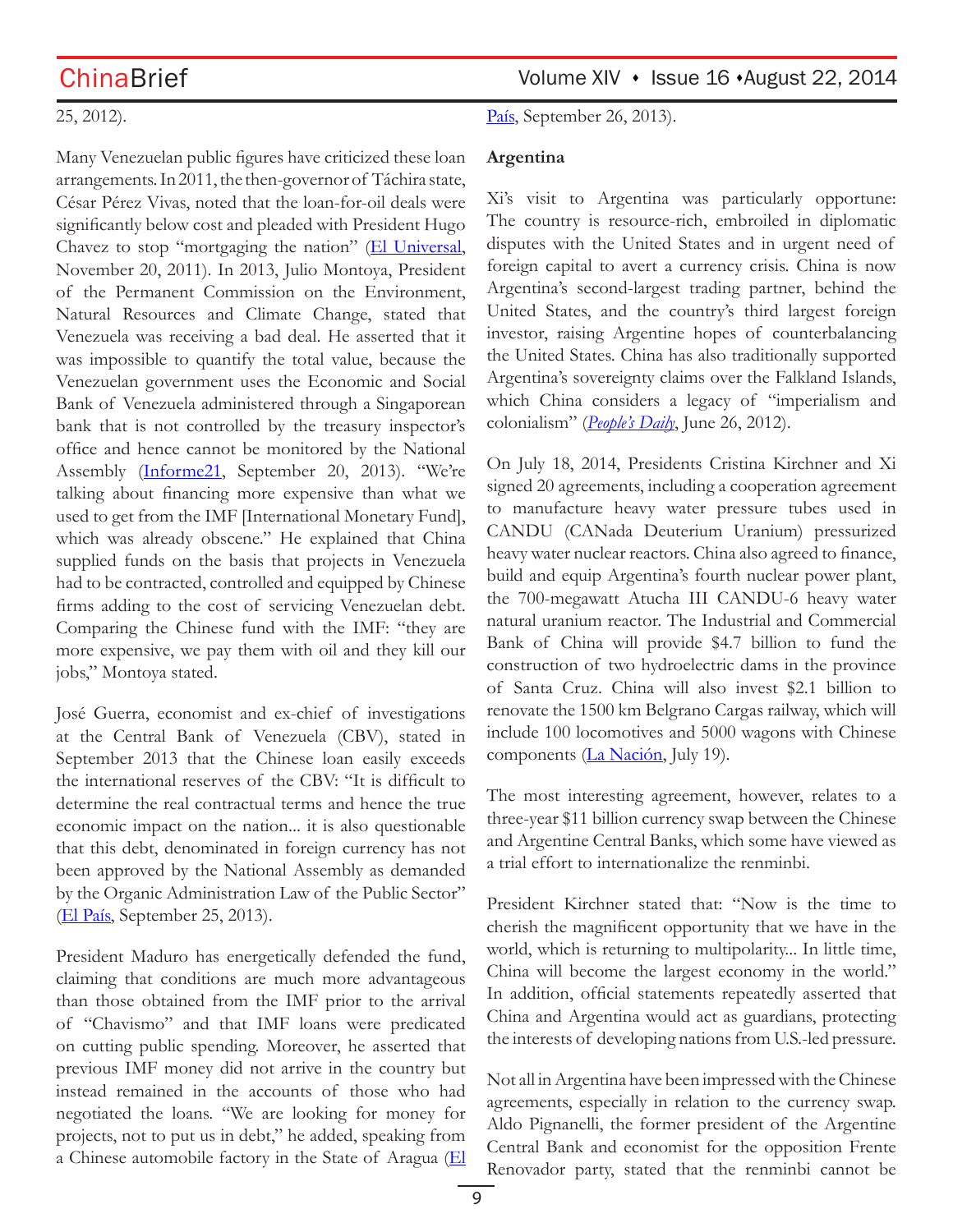### considered an international currency and that what China has done is "provide credit to import Chinese machinery and equipment."

### **BRICS**

In long-term geopolitical terms, the most productive of Xi's activities may be the BRICS summit in Fortaleza, Brazil, which included the consolidation of agreements to establish a BRICS development bank headquartered in Shanghai, with initial capital of \$50 billion, later planned to rise to \$100 billion. China will provide \$41 billion with Brazil, India and Russia providing \$18 billion each and South Africa  $$5$  billion (O Global, July 16).

In Brazil, Xi and President Dilma Rousseff signed 32 agreements ranging from cultural exchanges to trade deals, including the sale of 60 commercial jet aircraft from the Brazilian aircraft manufacturer Embraer SA, valued at \$3.2 billion, and the construction of a rechargeable electric vehicle battery factory (Bloomberg, July 17). The China Import-Export bank and the Bank of China opened credit lines of \$5 billion and \$2.5 billion, respectively, to the Brazilian mining company Vale to buy ships, equipment and services from Chinese firms.

### **Conclusion**

Chinese media have been explicit in describing Xi's activities during the July tour, especially the Fortaleza declaration as a counterstrike (*nixi*) against Western, particularly U.S., domination of organizations such as the IMF and the World Bank (*China Youth Daily*, August 4). Additionally, the choice to visit three countries particularly antagonistic to the United States—Cuba, Argentina and Venezuela—may suggest that Xi sought to respond to U.S. interference in Asia, while at the same time as furthering Chinese commercial interests.

However, despite the region's leaders extolling the benefits of Chinese cooperation, there is considerable domestic opposition to China's presence. Responding to earlier Chinese announcements that China would like to establish a free trade agreement with the South American Mercosur trade group, Uruguayan President José Mujica stated: "We probably have to discuss a special external common tariff for Chinese products... there will have to be a strategic discussion." Moreover, Mujica noted that it was "paradoxical" that sales from the bloc to China are

## ChinaBrief Volume XIV • Issue 16 • August 22, 2014

always increasing but the region's industries "do not have the conditions to resist the prices of Chinese products... we have to put this problem on the table and ask ourselves what to do" ( $\overline{\text{Télam}}$ , July 10, 2013).

Worries about China's true motives, however, are being temporarily subsumed with hopes of using increasing Chinese economic activity to counterbalance the United States. This may be beneficial in the long term to the U.S. as it provides an alternative outlet to economic and political dissatisfaction in the region whilst simultaneously posing little real threat to its position.

On the other side, China appears to retain doubts about the region's strategic relevance. The region's ambassadors frequently complain about being ignored in Beijing. Gorge Guajardo, Mexican ambassador to China between 2007 and 2013, complained to an Argentine reporter that he had been unable to secure an audience with the Chinese commerce minister even after submitting a request for a joint meeting signed by the ambassadors of all of the Latin American countries (La Nación, July 22). In addition, China has exhibited dissatisfaction with individual nations' economic policies and reliability. It has only recently resolved a two-year trade dispute with Argentina and expressed doubts about Venezuela's ability to repay its loans (La Nación, May 13, 2011; El País, September 25, 2013). Nonetheless, in order to placate domestic fears of encirclement, the Chinese leadership may feel that it is better to appear to be doing something in "America's backyard" than to be seen to be doing nothing.

*Dr. Barrett holds a Ph.D. in Materials Science from the University of Cambridge and a Research Master's degree in Nuclear Physics from the University of Manchester. He has lectured on Chinese technology policy in London and Cambridge and has advisedmembers of the UK Parliament.*

**\*\*\***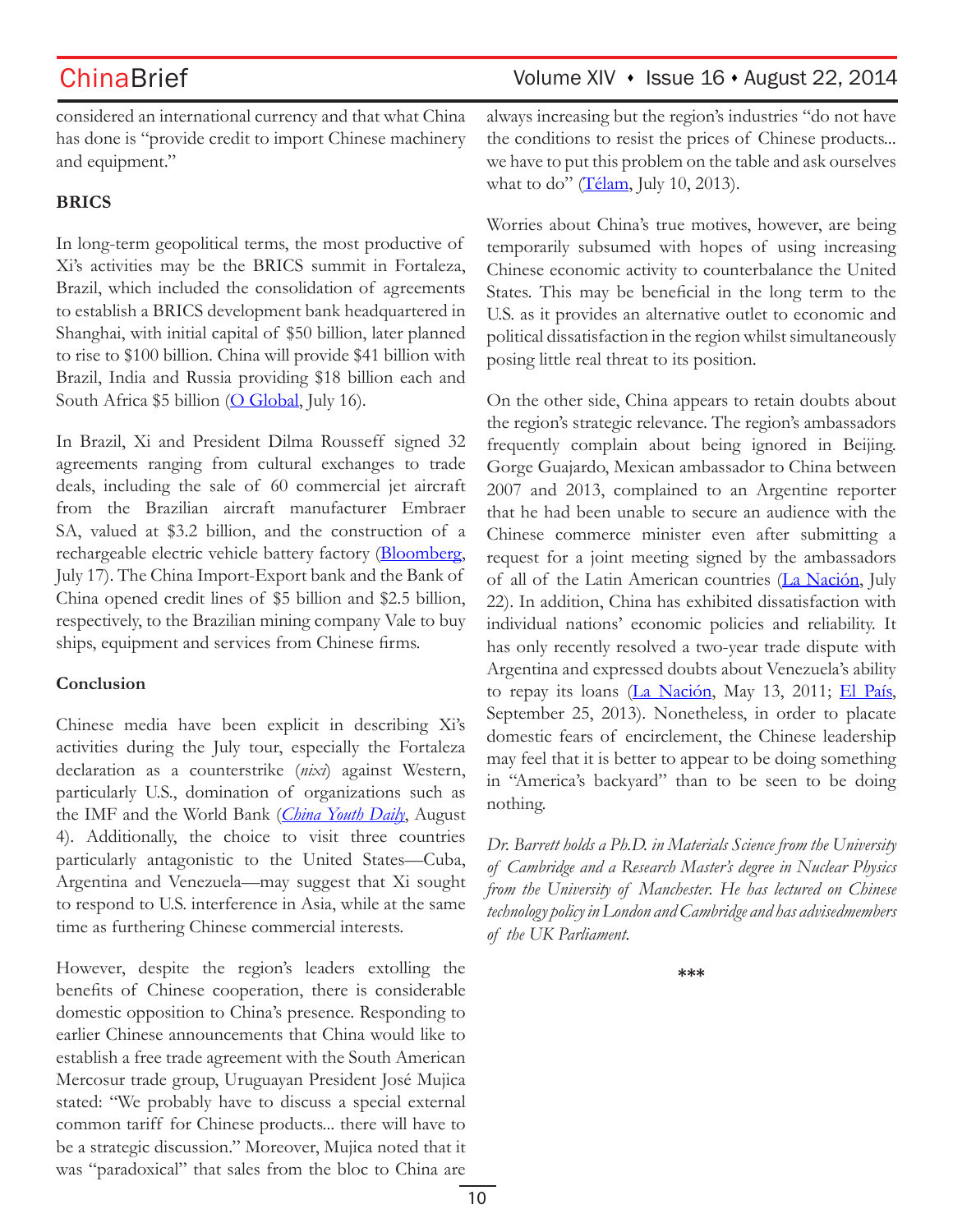# **Putting Precision in Operations: The Beidou Satellite Navigation System**

By Kevin N. McCauley

China recently announced the development of a fourth-generation Beidou satellite positioning chip providing an accuracy of 2.5 meters, for use initially with the military and police (Want China Times, August 18). The announcement highlights China's largely successful effort to develop a secure, indigenous system to replace the U.S. Global Positioning System (GPS), helping the People's Liberation Army (PLA) to implement precision operations. In particular, the system provides greater accuracy and thus lethality for joint firepower strikes. Moreover, it assists command with an alternate secure communications and a common operating picture of friendly force locations, aids march and maneuver especially in remote areas, and guides logistics support to dispersed units on the battlefield (see *China Brief*, July 6, 2012).

Many PLA units previously relied on GPS, but Beidou terminals now appear to be deployed to a greater extent throughout the PLA, while providing capabilities not previously available to the Chinese military. Terminals are now deployed throughout the PLA ground forces to at least the brigade/regiment level, PLA Navy (PLAN) ships, Second Artillery Force (SAF) and Air Force (PLAAF). Locational and timing data can assist SAF units in conducting simultaneous strikes from multiple locations against a target. The system will provide allweather 24-hour support to surveying and mapping, telecommunications, transportation, meteorology, disaster and emergency response, as well as support to public security and military operations (Xinhua, November 2, 2006; Xinhua, February 2, 2007; *Jiefangjun Bao*, April 17, 2007; People's Daily Online, April 15, 2009; Xinhua, July 1).

### **Background**

China began construction of the Beidou system in 1994. In the first stage (2000–2007), four experimental Beidou navigation satellites were launched into orbit. In 2003, the preliminary system began providing support on a trial

# ChinaBrief Volume XIV · Issue 16 · August 22, 2014

basis. The second stage, which provides regional coverage, began launching satellites in 2007. The system, serving China and the Asia-Pacific region, began providing navigation, positioning and timing data on a pilot basis in December 2011. China announced that BDS achieved full operational capability (FOC) for the regional system on December 27, 2012. The third stage is planned to achieve global coverage with a constellation of 35 satellites by 2020. Its accuracy will increase as more satellites are put into orbit. China announced that a new generation of Beidou satellites with improved performance will be launched beginning in 2015 (Xinhua, January 17, 2010; *China Daily*, December 28, 2011; *Global Times*, December 28, 2011; Xinhua, December 29, 2012; *Beidou Navigation Satellite System Signal In Space Interface Control Document: Open Service Signal [Version 2.0]*, December 2013, China Satellite Navigation Office; *Report on the Development of Beidou Navigation Satellite System [Version 2.1]*, China Satellite Navigation Office December 2012, pp. 5-6; China Military Online, May 22; Xinhua, November 11, 2013).

China cooperated with the European Union's Galileo program from 2004 to 2010, when the partnership was dissolved after a prolonged series of disputes. It is unclear how much knowledge and technology China was able to gain from the relationship, although it was able to purchase 20 atomic clocks from a Swiss firm, a vital component for such a system (Reuters, December 22, 2013). China and Russia recently reached an agreement to cooperate in the area of satellite navigation systems, including construction of monitoring stations in each other's territory to promote improved performance and integration of Beidou/Compass and the Russian Global Navigation Satellite System (GLONASS) (Xinhua, July 1).

### **System Capabilities**

Unlike similar systems, Beidou provides text messaging, with 120 Chinese characters per message. PLA units regularly rely on this capability in exercises to augment other communications means. Another open service system provides civilian users with horizontal and vertical positioning accuracy within 10 meters, 0.2-meter-persecond velocity accuracy and timing accuracy within 50 nanoseconds. Specifications for the authorized or military service are not given, but some reporting indicates that it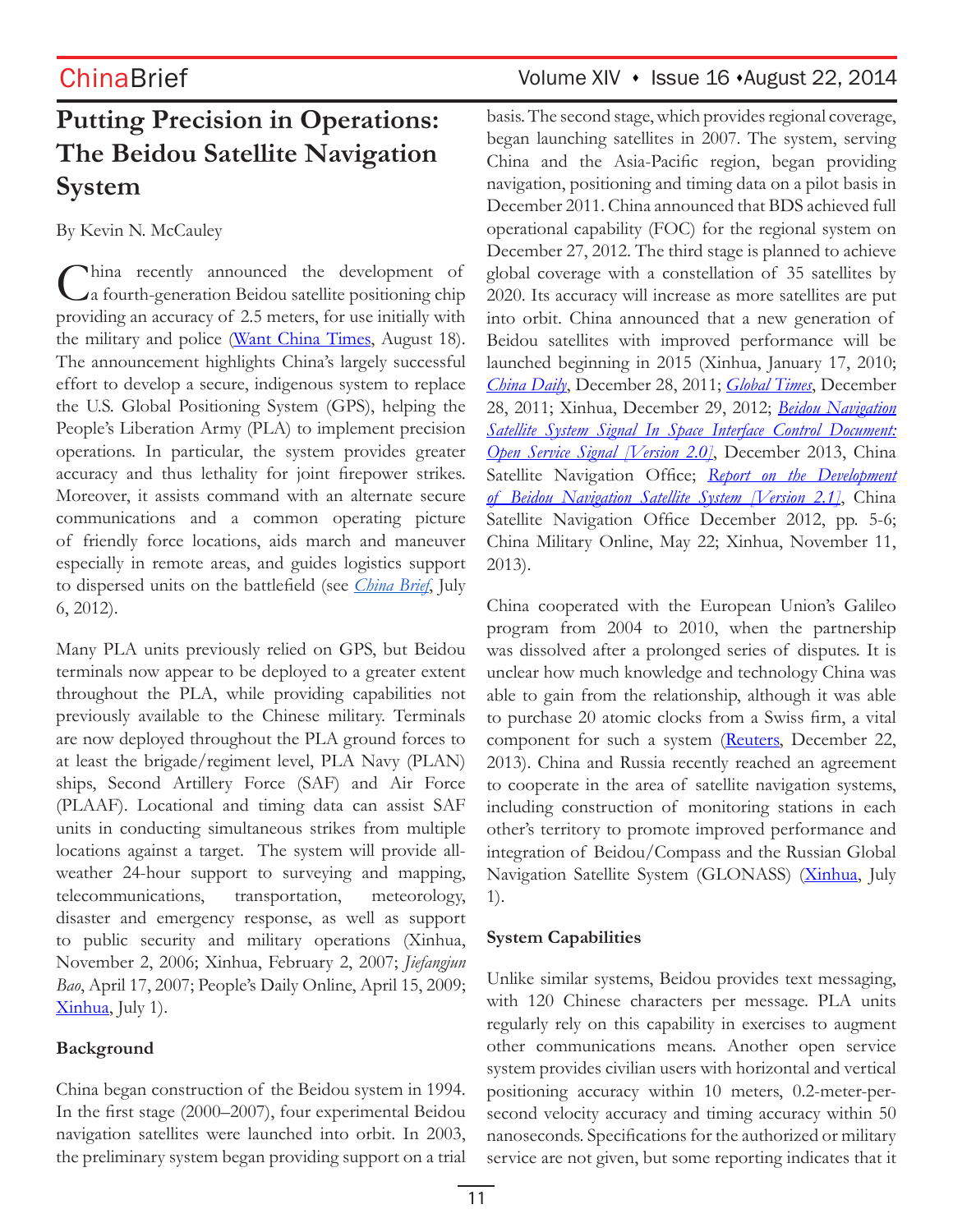is comparable to current GPS capabilities. In April 2013, the Beidou Ground Base Enhancement System (BGBES), consisting of 30 ground stations, was approved in Hubei Province to improve accuracy. This more precise system will support mapping, land resources, urban construction and national development projects. In May 2014, the Beidou Radio Beacon-Differential Beidou Navigation Satellite System (RBN-DBDS) improved positioning accuracy to one meter for maritime operations (Xinhua, November 2, 2006; *Beidou Navigation Satellite System Open Service Performance Standard [Version 1.0]*, China Satellite Navigation Office December 2013, p.15; Press Release at Press Conference of the State Council Information Office; Xinhua, May 26; Xinhua, March 22, 2013).

Terminals include Beidou-only terminals as well as ones capable of receiving signals from other satellite navigation systems. Terminals also transmit their location, so command posts can maintain a friendly common operating picture with location and movement data on units with terminals (Xinhua, January 17, 2010; *China Daily*, December 28, 2011; *Report on the Development of Beidou (COMPASS) Navigation Satellite System [V1.0]*, China Satellite Navigation Office December 2011, pp. 3-6; People's Daily Online, February 5, 2013; *Global Times*, December 28, 2013). The Satellite Navigation Center of the PLA National University of Defense Technology (NUDT) has developed a Beidou electromagnetic shield to protect satellites, aircraft, missiles and other user equipment from interference (People's Daily Online, February 5, 2013; China Military Online, May 16, 2013).

### **Operational Employment**

Prior to the development of Beidou, units used GPS for positioning and maneuver, and GPS was incorporated into equipment and weapons systems, thus making for an easy transition to Beidou employment. The Beidou communication capability is nevertheless a significant enhancement over GPS, and one which the PLA reportedly uses heavily (Xinhua, September 17, 1998; *Zhongguo Tongxun She*, August 21, 1999; Xinhua, August 15, 2000; *Jiefangjun Bao*, November 14, 2000; *Jiefangjun Bao*, July 17, 2002; *Jiefangjun Bao*, January 15, 2003; *Jiefangjun Bao*, September 17, 2003; Xinhua August 1, 2004; *Jiefangjun Bao*, December 9, 2004; Xinhua, August 5, 2005).

### *Disaster Support*

Beidou proved extremely helpful in the earthquake that hit Sichuan Province on May 12, 2008. Beidou terminals were carried by the first People's Armed Police (PAP) and military units entering the area, providing a desperately needed communications capability, in addition to navigation and positioning support. The General Staff Department's (GSD) Satellite Navigation and Positioning Main Station provided 24-hour emergency support during the Wenchuan earthquake (Xinhua, January 17, 2010; *Jiefangjun Bao*, November 25, 2013; China Military Online, December 21, 2013; Xinhua; November 11, 2013). The GSD also provided 260 Beidou terminals to units engaged in rescue efforts during the Sichuan earthquake in 2013 (*Jiefangjun Bao Online*, April 21, 2013).

### *Military Employment*

The General Staff Department's (GSD) Satellite Navigation and Positioning Main Station, established in 1999, provides research, demonstration, construction, operation and management support for BDS (*Jiefangjun Bao*, November 25, 2013; China Military Online, December 21, 2013; Xinhua; November 11, 2013). The GSD Surveying and Mapping Bureau provides the PLA with a time service signal through the Beidou system (Xinhua, May 29; Jiefangjun Bao Online, May 10, 2010).

The PLA and PAP both participated in the experimental first stage of Beidou, with terminals provided to an unidentified group army (likely the 38th in Beijing MR) in 2003. According to press reporting, Beidou terminals appear to be deployed at least to ground forces brigade/ regiment levels and probably to lower echelons, PLAN ships and the Second Artillery Force. While PLA aircraft use of Beidou is not highlighted in exercise reporting, it is likely that it is being integrated with established GPS systems. Beidou is part of the integrated command platform down to at least the brigade/regiment levels. Specialized units such as reconnaissance, special forces and PLAAF airborne troops appear to have terminals down to the squad level. Other specialized units that would rely heavily on the system at lower echelons include fire support, logistics and equipment support units. It is likely that ground forces maneuver units will deploy Beidou terminals down to squad level, if they have not already, as the PLA moves to achieve greater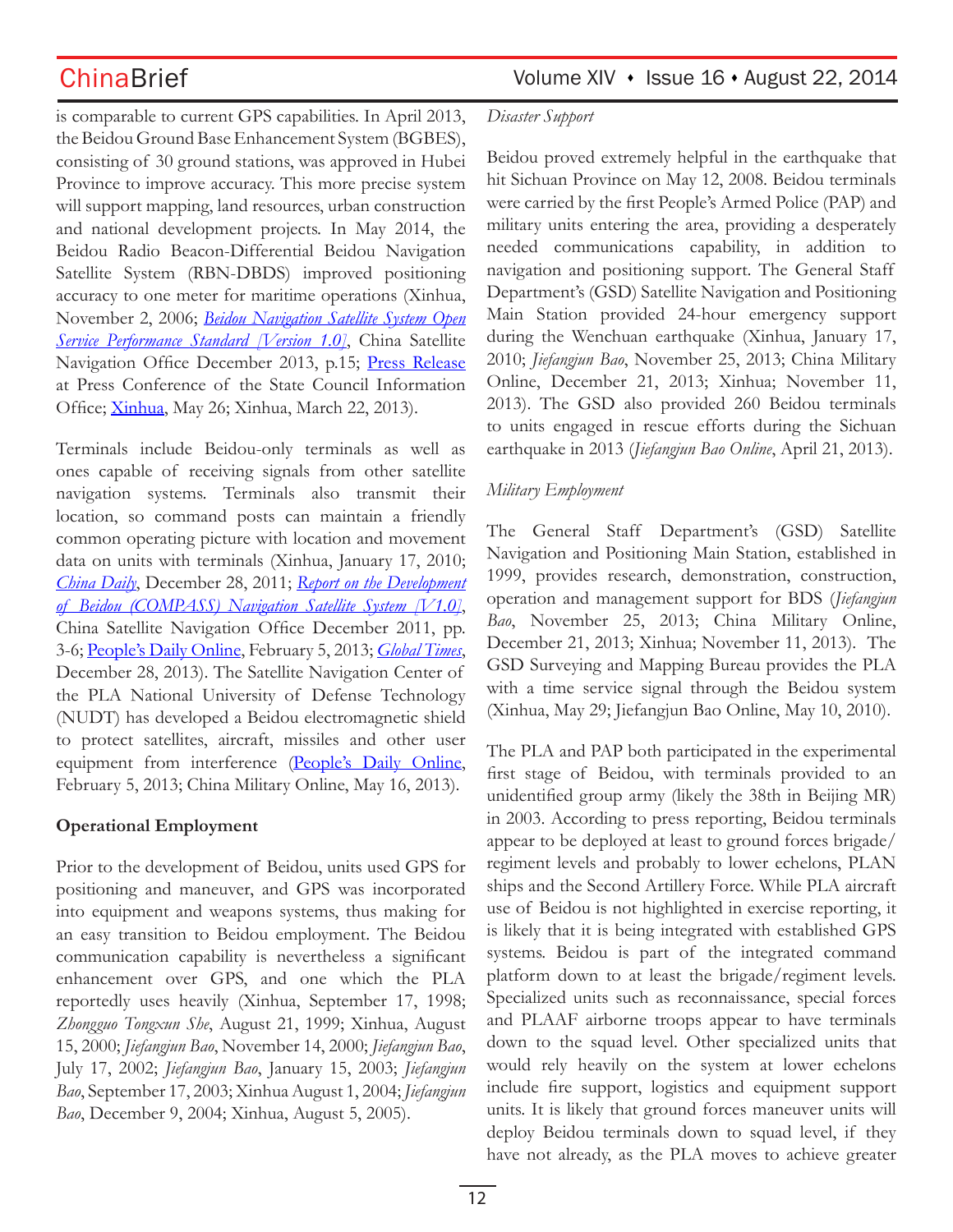independent operations at lower tactical levels (Jiefangjun Bao Online, December 8, 2009; Xinhua, February 1 2013; Xinhua, November 11, 2013; Jiefangjun Bao Online, May 29, 2013; Xinhua, April 17, 2010; Jiefangjun Bao Online, November 24, 2011; National Air & Space Intelligence Center, *People's Liberation Army Air Force 2010*, August 1, 2010, p. 86).

PLA exercise reporting on the use of Beidou during exercises began in 2009, including:

- • Beidou use during the *Kuayue*-2009 exercise, a long range multi-region movement and confrontation training by four divisions, for secure communications as well as positioning and navigation. A reconnaissance detachment from the 121st Infantry Division, 41st Group Army, used Beidou to pass coordinates of an enemy command post for artillery strikes (Jiefangjun Bao Online, August 11, 2009; *Jiefangjun Bao*, September 18, 2009; Jiefangjun Bao Online, December 8, 2009).
- • Chengdu Military Region during *Xinan Shiming*-2009 used data from both GPS and Beidou, and depicted friendly force locations on monitors in a command vehicle (Jiefangjun Bao Online, October 1, 2009).
- • PLAAF Airborne Force exercise *Kongjiang Jidong*-2009 where Beidou terminals were distributed to most squads for positioning and navigation during long distance marches, and probably for communication (Xinhua, October 18, 2009; Jiefangjun Bao Online, October 29, 2009).

PLA press reports more recent Beidou use during exercises, notably among logistics units. The navigation and positioning capabilities are particularly important for logistics units moving critical supplies to dispersed and maneuvering units (Jiefangjun Bao Online, March 30, 2010).

Beidou terminals are reportedly used as part of an integrated command platform at various echelons, while also used for battlefield situation display at combined arms tactical training bases (Jiefangjun Bao Online, November 9, 2012). The PLAN uses Beidou as a secure and easy

# ChinaBrief Volume XIV · Issue 16 · August 22, 2014

communications method, as well as to display vessel position, heading and speed (Xinhua, February 1, 2013). The PLAN also trains without Beidou or other satellite positioning systems to maintain manual positioning capability (Jiefangjun Bao Online, March 30, 2012).

Reconnaissance and special forces units use Beidou terminals to pass targeting data to artillery groups, and terminals are deployed to artillery batteries (Jiefangjun Bao Online, August 15, 2010; January 2, 2011; December 5, 2011). Beijing Garrison developed a military vehicle monitoring system for real-time monitoring of vehicles to include location, vehicle information and operational status based mainly on the Beidou system. Gradually all PLA vehicles will have a monitoring system installed (Jiefangjun Bao Online, August 6, 2012). There have been reports of personnel having difficulties because of lack of training on Beidou, but problems appear to be minimal (Jiefangjun Bao Online, August 4, 2013).

Beidou positioning and communications capabilities are particularly important for border defense forces patrolling long remote border sections. Both coastal and border defense maritime units employ Beidou terminals on their vessels (Jiefangjun Bao Online, October 14, 2009; June 4, 2011; June 20).

PLA reporting provides little information on Beidou use for precision strikes other than general information. Special forces and reconnaissance patrols use Beidou for communication and passing target location data to fire support units. Press reports also state that the PLA began retrofitting weapons systems with Beidou. Xinhua reported that the 11th Five Year (2006–2010) Plan applied Beidou to command, weapons guidance, training and other areas. The PLA also recognizes the need to protect Beidou systems against jamming (People's Daily Online, February 5, 2013; Xinhua, November 11, 2013; February 25, 2011).

Short-range ballistic missiles (SRBMs), cruise missiles and long-range guided rocket systems reportedly have Beidouaided guidance for increased accuracy. For example, the Changjian-10 land-based cruise missile is described as using Beidou for mid-flight guidance. Beidou is reportedly used for advanced flight path planning which allows the SAF to launch from multiple locations against a target. Beidou timing service also would support this capability